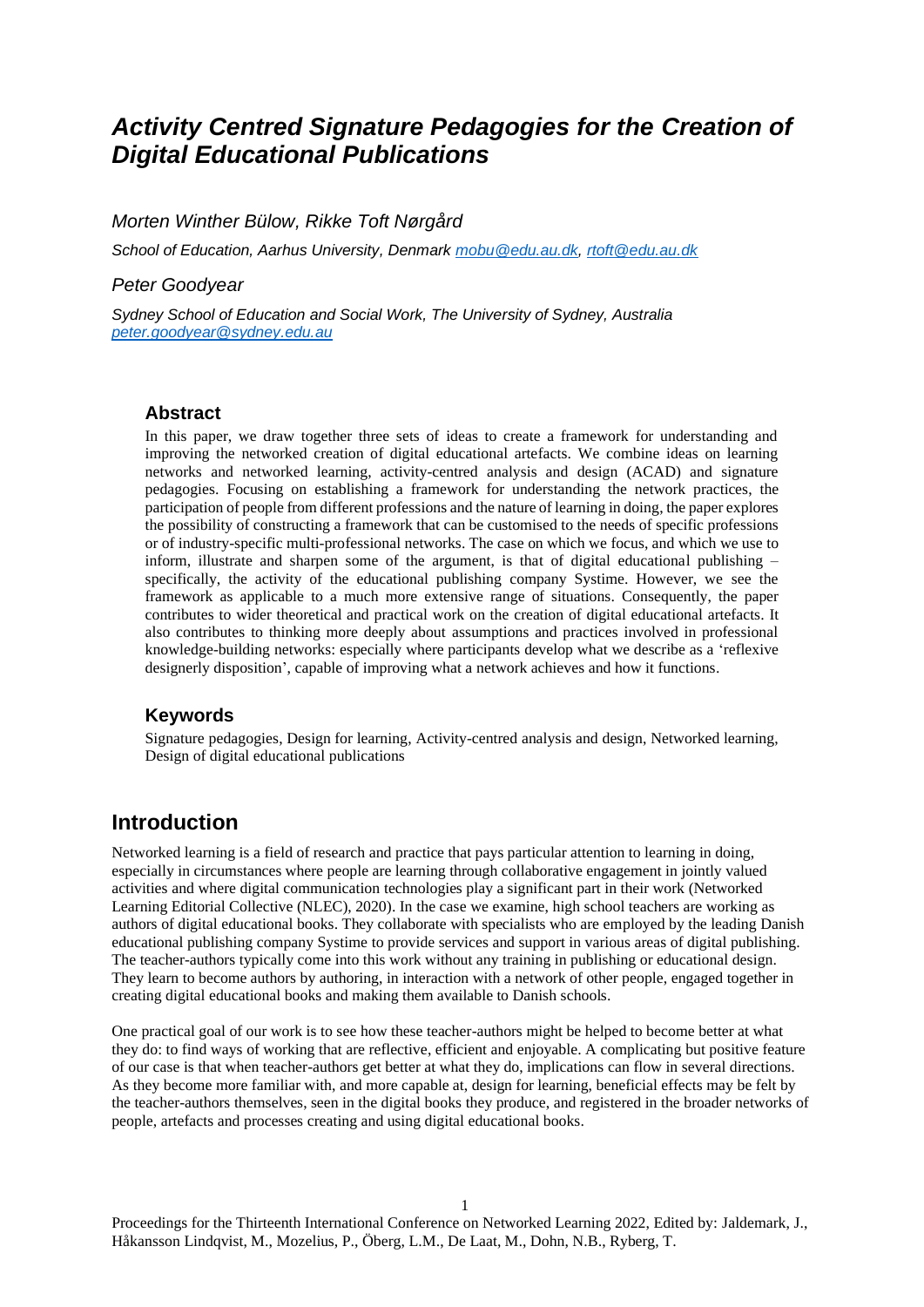The paper falls into three main sections. Firstly, we provide some detail about the empirical case at hand. We describe some of the messiness and complexities that characterize the creation of digital educational publications. We sketch relevant network practices, the participation of people from different professions and the nature of learning in doing. We use the ACAD framework to help distinguish between different kinds of design components involved in networked learning – epistemic, set and social – and between what is designable and what emerges in the unfolding activities of learning networks (Goodyear et al., 2021). The second main section introduces the concept of signature pedagogy (Gardner & Shulman, 2005; Shulman, 2005; Stables, 2020) and explains how we use this particular approach to construct a framework that can be customised to the needs of specific professions or of industry-specific multi-professional networks. Signature pedagogy usually focuses on how practitioners within a particular profession are introduced to, and enculturated into, their profession (Canals & Mor, 2020; Chick et al., 2012). In the final section, we outline a framework for combining different signature pedagogies to understand and improve learning and development opportunities for teacherauthors in multi-professional educational publishing networks.

Through this, the paper contributes to the networked learning literature in the following ways. Firstly, it offers a theory-based framework which can be used to articulate the assumptions and practices involved in the networked professional formation of creators of digital educational artefacts, such as digital textbooks. We see this as a necessary advance on the use of highly generic theories and decontextualized concepts that are the norm in 'onboarding' and 'upskilling' new participants in fields like this. In essence, we are advancing the case for a distinct signature pedagogy for teacher-authors' design of subject-specific digital educational publications. Secondly, and perhaps paradoxically, the paper shows how a framework developed for a specific networked industry can be used as a resource for analysis and design in other fields: through similar reasoning and the transformation of one specific framework into another specific framework. It shows how close pragmatic analysis of how a business's productive networks actually function can be used to guide improvements to processes, relationships and outcomes, including by putting pedagogical expertise, learning theory and design in the limelight.

# **Case introduction: networks and network practices in the creation of digital educational publications**

#### **Core concepts and methods**

The notion of 'network' foregrounds *connections* between people, ideas, activities and resources across time, space and media (Carvalho & Goodyear, 2014; Goodyear et al., 2021; Öztok, 2021). A learning network simultaneously situates, and is constructed by, the social activities of people who are learning something of significance to them. In this paper, we focus on situations where a network of people – mainly teacher-authors and publishing professionals – work together towards the goal of producing digital educational publications that potentially support other teachers' designs for their students' learning. The case and empirical data on which this article is based is part of an ongoing project, namely the PhD project of the first author, focusing on investigating and redesigning the publishing framework offered to teacher-authors of digital educational publications. In Bülow & Nørgård (2021) Systime, and the design space they offer to teacher-authors, were analysed as a potential collaborative space for networked learning. The current article extends this work by developing a framework for understanding and supporting the roles, processes and networks teacher-authors enter into when creating digital educational publications in a publishing company such as Systime.

Here, the analysis draws on multiple sources of data collected over a period of two years (2019-2021). This includes 1) *Observations:* Networked practices were observed in real time in three delimited publishing processes. Both physical and online meetings involving teacher-authors were observed and recorded. 2) *Interviews:* November 5th, 2021, 49 teacher-authors in 11 groups participated in semi-structured group interviews. Each group spent 30 minutes in dialogue describing the networked practices that defined each stage of their publishing processes. Subsequently, they video documented 8-10 minutes of reflection on similarities and differences in their experiences. These recordings were later analysed to map networked practices. 3) *Participant workshops:* 18 hours of video recordings have been segmented and analysed. Inspired by Iivari (2018) and Carvalho et al. (2021), participant interpretation techniques were used to position the participants as co-interpreters: constructing meaning in their own activities and for the interpretations of these activities (Carvalho et al., 2021; Iivari, 2018). Through analysing participants' reasons for collaboration, the role-taking and the competences needed in collaboration, we have also been able to map digital, physical and hybrid spaces, seeing where connections and tools are supporting valued activities - and where they make things more difficult.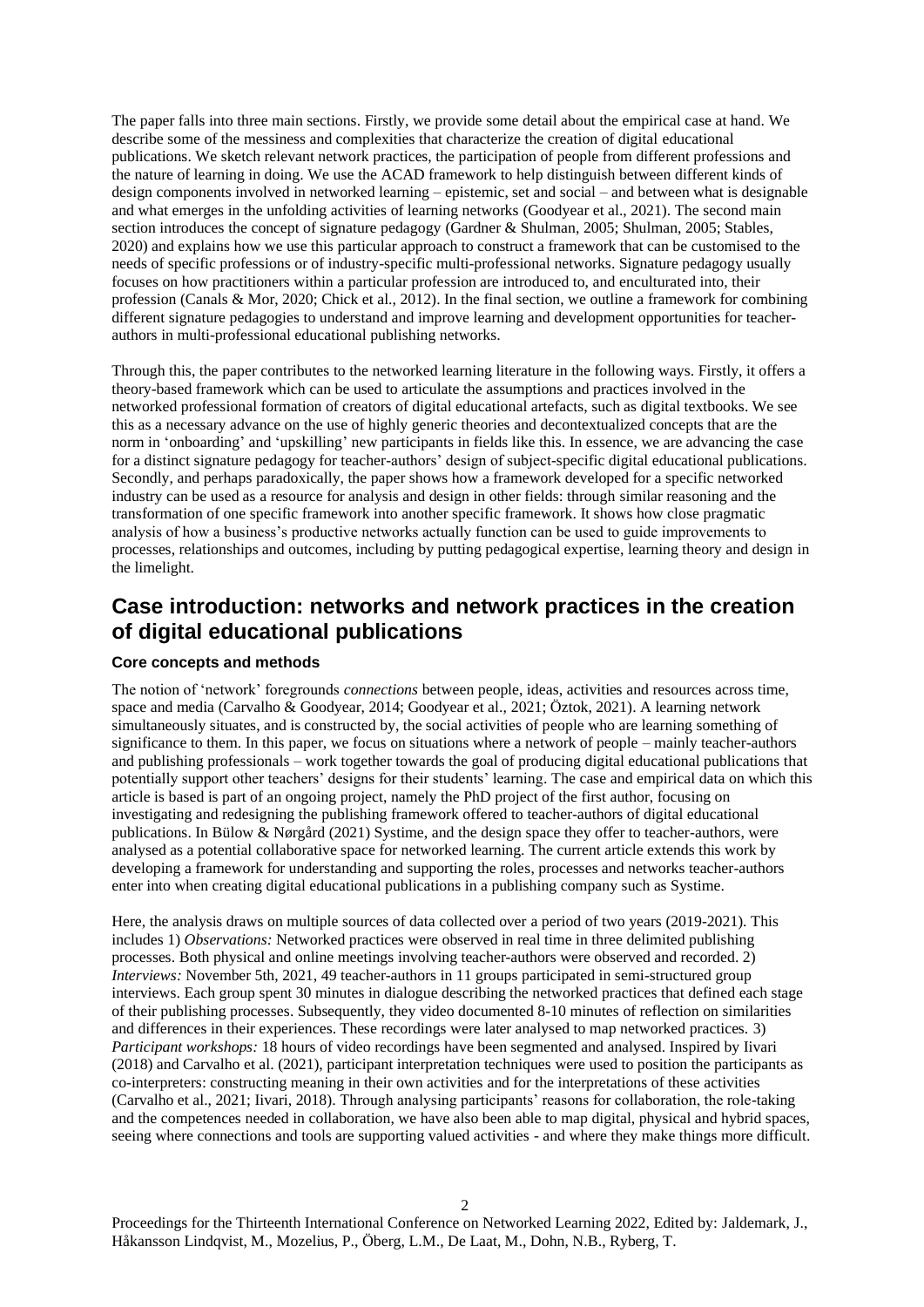### **Systime Case Study**

As part of the oldest and largest publishing company in Denmark, Gyldendal Group, Systime is a leading supplier of educational materials to K-12 students and teachers in Denmark, Greenland and the Faroe Islands. The majority of Systime's publications are digital and they are distributed either as single publications, as subject packages or via a subscription scheme that gives students and staff access to the publisher's total library of more than 550 digital publications. From its birth, Systime has had a distinctive 'take' on the publishing business (Freytag & Philipsen, 2019). The author's influence in editorial processes is considered crucial. Editors work as project managers rather than content experts. Also, the company saw itself as one of the first publishers to try out digital publication formats (Riis Ebbesen, 2016). Systime considers itself a frontrunner with both the digitalisation of educational publishing and the involvement of end users. The company's vision statement underscores the importance of the relationships between teacher-authors and the different user groups - students and teachers:

Being 'The Collaborating Publisher', our goal is to develop our publications in collaboration with the teachers and students who use our materials. We believe the publications will be better when users help to shape them. Partnership, networking and user involvement are therefore key elements in our work. At Systime, we do not consider a publication as a finished product, we see it as a dynamic and ongoing process - a common meeting place for users and authors. Our most important role as a publisher today is to build and nurture vibrant communities of authors and their users so that publications are constantly developing and improving. Learning and development is no longer an individual matter; it is a social act. (Systime, 2021)

Figure 1 can also be found included on the official company website. It is aimed at informing future authors about the publication processes and according to the accompanying text the processes are to be understood as a so-called 'open publishing process', where future users (colleagues or students) are invited to comment on the developed materials, before the official release. The website also provides a description of the people and roles associated with each of the ten steps in the process. The ways in which the publisher expects the collaboration between the teacher-author and the in-house design team – the project manager, the graphic designer, the production manager, and others – are explained with examples and advice regarding not only the digital collaboration and production platforms, but also the teacher-author's role in marketing and editing.





1a: The publication process: tasks as they are perceived from the project manager's perspective

1b: A graphical representation illustrating the different roles of the in-house design team

**Figure 1: The publication process and the roles involved**

During the conducted fieldwork, it became clear that each publishing project follows a unique path from first idea to final publication. All parties show great diversity in the ways they incorporate the available communication and production tools. Depending on the type of publication (for example, a publication with

3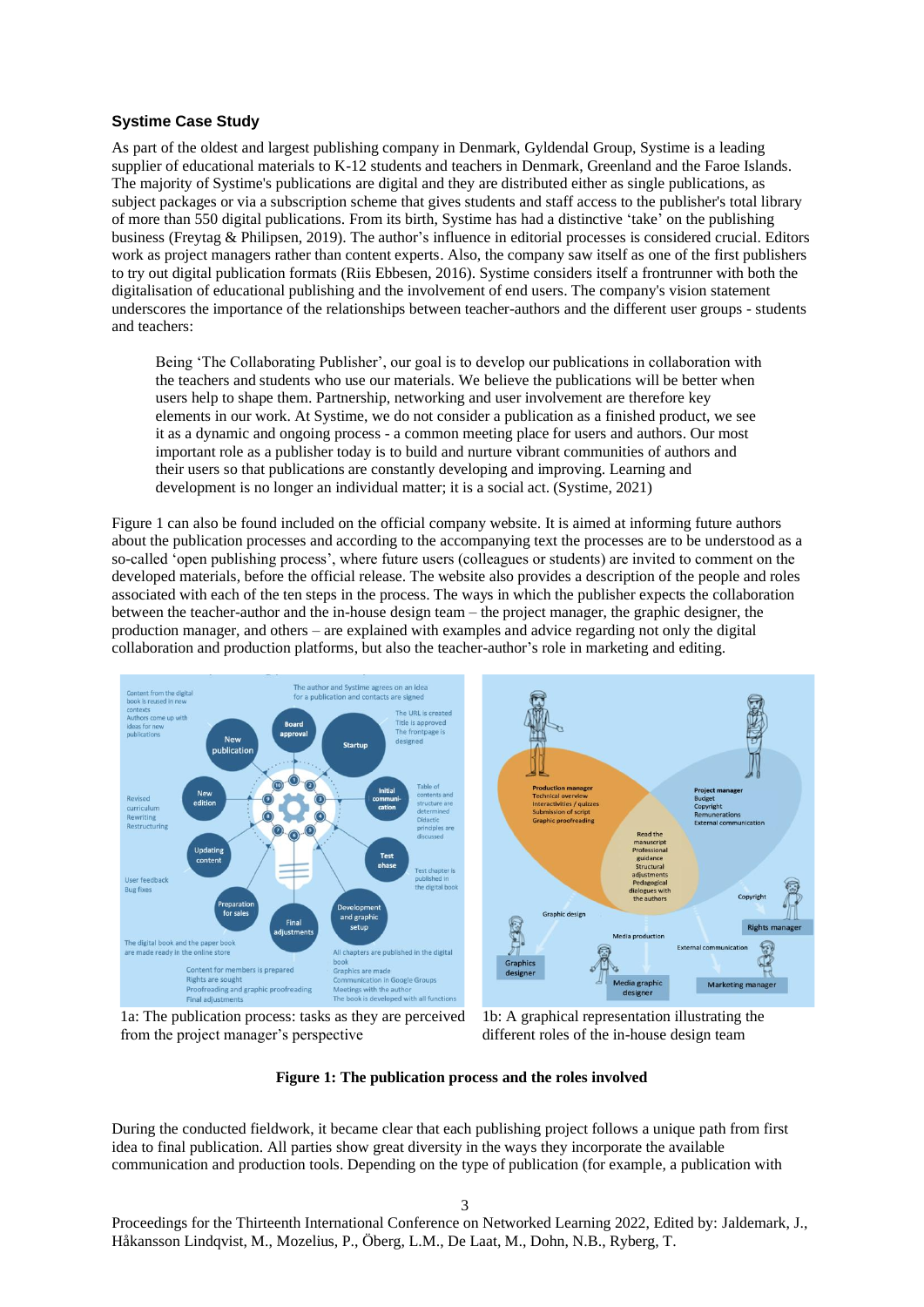extensive interactive multimodal content), the teacher-authors collaborate with the publisher's internal staff in different, but still predominantly path-dependent, ways (Carvalho & Yeoman, 2019, p. 1112). The typical duration of a successful publication process is between 1 and 3 years: a relatively long period of collaboration and co-creation in networks with highly adaptable configurations. Both the authors and the external editors are in most cases practicing K-12 teachers who have chosen to spend some of their spare time on creating teaching materials. They are initially not paid for this work. In most cases, remuneration only occurs when (and if) the publication is used in the schools that subscribe to Systime's digital library.

#### **Networks, networking practices and ACAD**

The unfamiliar context of a publishing company challenges the teachers' practical and theoretical knowledge. The methods and routines they have developed for preparing for classroom teaching cannot be transferred directly to the process of authoring digital publications. Becoming a teacher-author is a learning process and it is supervised by a group of professionals playing distinctive and essential roles. The project manager and the external editor must acknowledge – and preferably activate – the teacher-author's 'teacher knowledge', but at the same time they must help form a safe and productive learning space in which the teachers can experiment and iteratively improve the educational materials they create, and the methods they use. Designing for networked learning involves much more than formulating tasks and instructions. It also includes consideration of how social and physical elements contribute to the functioning of a productive learning network. These social and physical elements can also provide new possibilities and impose new limitations in the process of designing digital educational materials.

We use the Activity-Centred Analysis and Design (ACAD) framework (Carvalho & Goodyear, 2014; Carvalho & Yeoman, 2021; Goodyear et al., 2021) to scaffold reasoning about the functioning and improvement of specific sets of learning arrangements. This operates at two levels. In order to understand the teacher-authors' work, when they are designing for other people's teaching and learning, we acknowledge that they face a difficult task of anticipating intended outcomes while designing for emerging learning activities to be engaged by unknown others (ACAD's principle of indirection (Goodyear & Dimitriadis, 2013)). Also, we can use ACAD to distinguish between three different kinds of designable components from which the teacher-authors' learning networks are created: set design, epistemic design and social design. All of these are open to alteration through interventions by project managers and teacher-authors:

- The social design accounts for roles and the division of labour in a network; the distribution of work across individuals and teams, peer and cross-functional collaboration, etc.
- The set design includes digital and physical technologies and spaces. The character of a learning network develops over time, and this evolution is often visible in the changing use of technologies for communication and production.
- The epistemic design describes the typical tasks that the in-house design team will tackle (e.g., the project manager and teacher-author in collaboration with graphic designers, production managers and others).



**Figure 2: The Activity-Centred Analysis and Design (ACAD) framework (Muñoz-Cristóbal et al., 2018)**

The Systime publication process typically differs on all three design dimensions, from the contexts and routines that teachers associate with designing for students' learning in day-to-day teaching. The process also progresses in a significantly different way. This evolution can be analytically divided into three different stages with distinctive design configurations and intended outcomes. In contrast to the 'steps' illustrated in Figure 1, the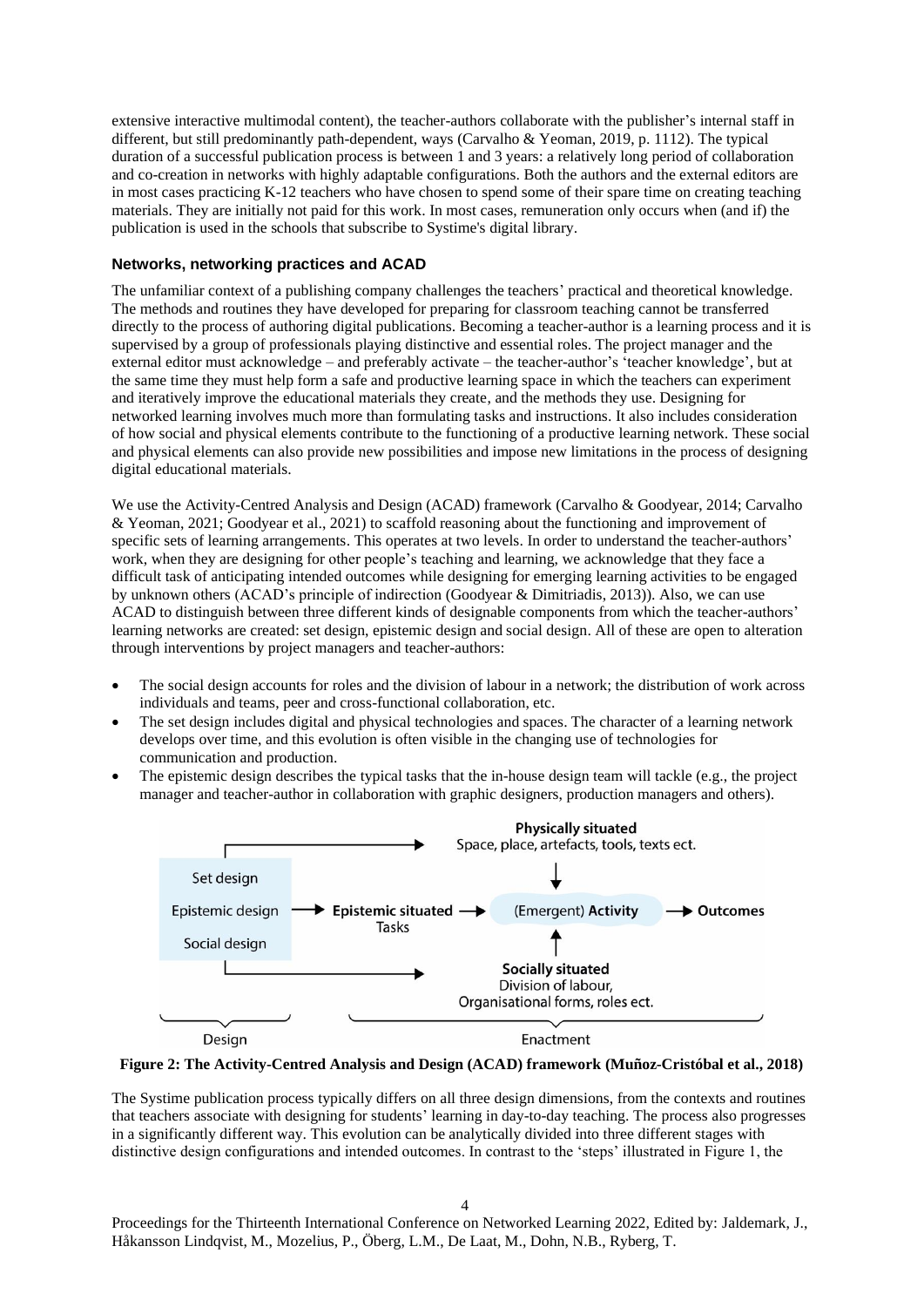analysis illustrated in Table 1 is based on the concepts of social, set and epistemic design – structured temporally in relation to the expected outcomes from the different phases.

|  | Table 1: Collaboration, resources and tasks as they are perceived from the teacher-author perspective |  |  |  |
|--|-------------------------------------------------------------------------------------------------------|--|--|--|
|  |                                                                                                       |  |  |  |

|                                                                                                                    | Social design                                                                                                                                                                                   | Set design                                                                                                                                                                                                                                                                                                                   | <b>Epistemic design</b>                                                                                                                                            |
|--------------------------------------------------------------------------------------------------------------------|-------------------------------------------------------------------------------------------------------------------------------------------------------------------------------------------------|------------------------------------------------------------------------------------------------------------------------------------------------------------------------------------------------------------------------------------------------------------------------------------------------------------------------------|--------------------------------------------------------------------------------------------------------------------------------------------------------------------|
| 1: From initial<br>project idea to<br>acceptance of<br>book proposal                                               | The teacher is not yet<br>formally working with the<br>publishing company.<br>The primary activity takes<br>place in school-contexts or<br>in other informal teaching<br>professional networks. | Contact is established between author and<br>publishing company through the<br>publisher's website. Communication with<br>the publisher takes place via email or<br>phone.<br>Set design is primarily the future author's<br>school (workplace) and private home<br>with physical/digital resources (e.g., local<br>$LMS$ ). | Sketching the project<br>idea and synopsis<br>First contact between<br>the publisher and the<br>future teacher-author is<br>not epistemically<br>scaffolded.       |
| 2: From<br>acceptance to<br>the point where<br>the author(s)<br>finalize the<br>written parts of<br>the manuscript | The teacher-author has<br>entered into a formal<br>contract for publication.<br>Digital collaboration spaces<br>established, supplemented<br>by physical and synchronous<br>online meetings.    | The writing is situated in the teacher-<br>author's private home or at the school of<br>employment.<br>Digital tools like Office365/Google<br>Workspace are used to write the<br>manuscript. Testing materials with<br>students is done through the local LMS.                                                               | Writing texts,<br>developing suggestions<br>for assignments,<br>activities, etc.<br>Pedagogical reflections<br>between authors /<br>author and external<br>editor. |
| 3: Digitalization,<br>editing and<br>production of<br>interactive and<br>multimodal<br>content                     | Depending on the character<br>of the process and type of<br>publication the teacher-<br>author participate in both<br>formal and informal<br>communities of practice<br>onsite and online.      | A subject-related digital resource ecology<br>that contains both definite subject specific<br>software and the use of generic<br>technologies as cognitive partners and<br>means for production of various graphical<br>or epistemic designs.                                                                                | In collaboration with<br>publishing<br>professionals, teacher-<br>author prepares<br>teaching videos,<br>podcasts, lecture plans<br>and adaptive formats.          |

### **A call for professional development**

Table 1 offers a simplified picture of the countless ways in which publishing projects are realized (or abandoned) in a changing interplay between productive networks and networking practices. Using the ACAD framework to understand the current challenges, it became clear during the fieldwork, and through conversations with teacher-authors and other members of publishing project teams, that the work of a teacherauthor involves several paradoxes – and they all seem to be related to the networking practices analysed above:

- **The social design paradox**: The publisher's aspiration to "build and nurture vibrant communities of authors and their users" is not seen by the teacher-authors as well-facilitated, organizationally or technologically. The tasks that teacher-authors and editors are given rarely include 'community-building'. The publisher's vision of making learning and development a social act is – according to some teacher-authors – seen as contradicted by the fact that there is a lack of support and communication for long periods, especially in phase 2.
- **The set design paradox**: Digital spaces are being created, but according to the authors, they are (too) rarely used for establishing collaborative design spaces or productive learning networks - within the project as well as with other authors. For example, teacher-authors request better opportunities to improve their draft texts and activities, through real-world online trials.
- **The epistemic design paradox**: According to some of the interviewed teacher-authors and project managers, the publisher's vision of making innovative materials of a high professional and pedagogical standard (Systime, 2021) is contradicted by the fact that there is limited subject-specific knowledge about, or ongoing schooling in, methods for designing good digital teaching materials.

The described challenges for teachers to transform themselves into authors and designers of digital educational publications, as well as the identified paradoxes within the publishing company, together create barriers for the development of well-designed digital educational publications. Publishing companies, such as Systime, need to nurture and scaffold the *profession of teacher-authors* from entry level (teacher as first-time author and designer of digital educational publications) to skilled level (teacher as experienced author and designer of digital educational publications).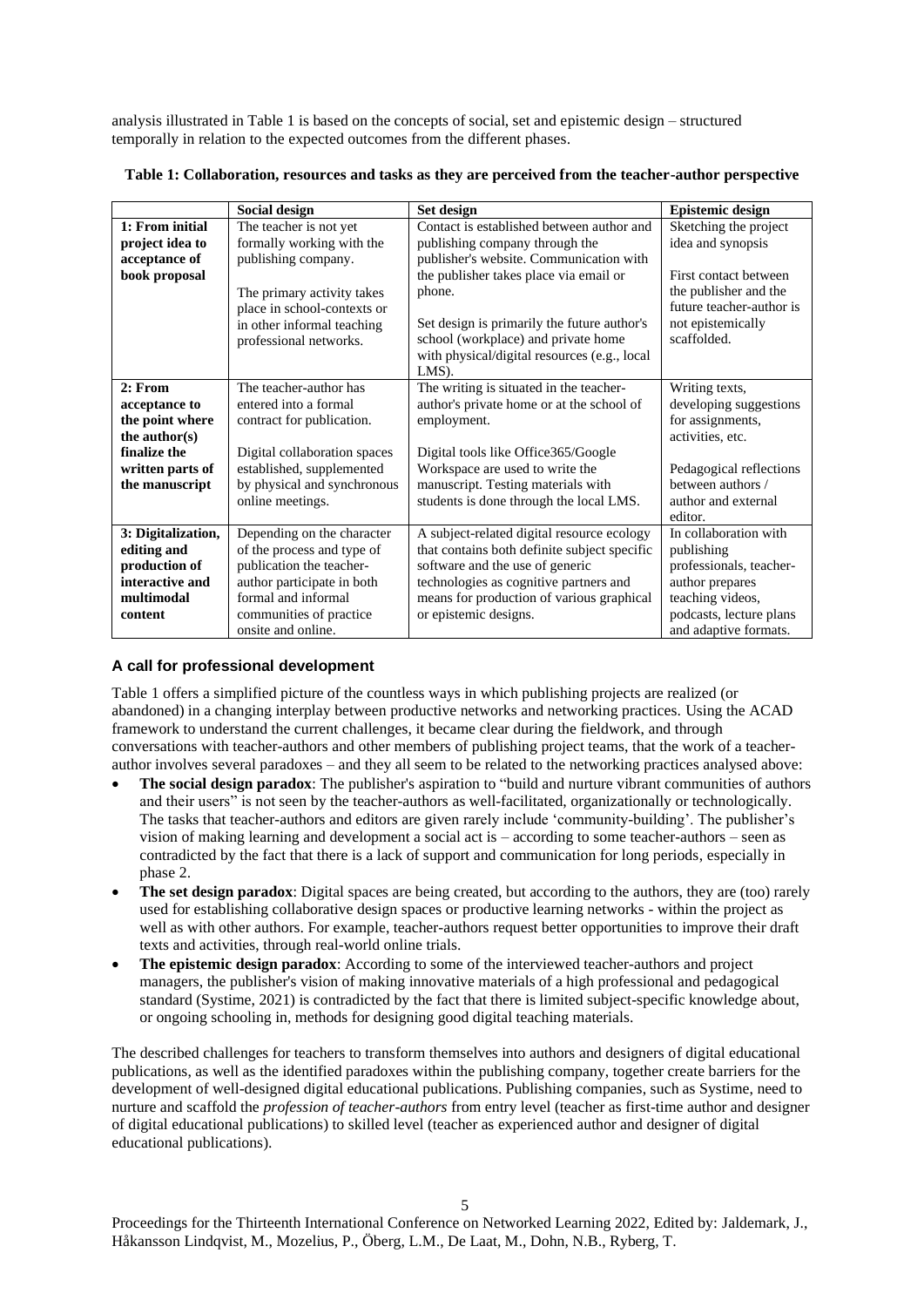For publishing companies to facilitate such an enculturation of teachers within a certain profession (e.g., Mathematics) into a new profession (e.g., authoring and designing digital educational publications for teaching Mathematics) requires that the publishing company has the capacity and competence to establish, integrate and develop this new profession within the teacher's existing profession. To achieve this, the publishing company needs to be able to distinguish between and design for four distinct *profession spheres*:

- 1. The native profession sphere: The teacher's native profession of teaching a subject in the classroom and the ability to think, act and have an identity as a teacher within that profession.
- 2. The new profession sphere: The teacher's new profession of authoring and designing digital educational materials for teachers within a profession and in collaboration with a publishing company – and the ability to think, act and have an identity as an author-designer within that profession.
- 3. The relational profession sphere: The teacher's ability to interlink native and new profession in such a way that subject knowledge from the native profession is delivered in the form of a well-designed digital educational publication using the new profession – through the ability to think, act and have an identity as teacher-author by drawing simultaneously on both professions.
- 4. The maturing profession sphere: The supported professional development of an identity within the interlinked profession through incremental, iterative, networked and repeated experience transforming the teacher-author from novice to veteran teacher-author, capable of contributing to the improvement of professional practices.

To support publishing companies in designing for and offering such teacher-author networks, spaces and processes, the next section introduces a reworking of the 'signature pedagogies' framework.

# **A signature pedagogy framework for the profession of teacherauthors**

## **The signature pedagogy framework: hand, head and heart; surface, deep and implicit structure**

Signature pedagogy was introduced to a broad readership by Lee S. Shulman in the seminal article: 'Signature pedagogies in the professions' (Shulman, 2005). The core idea of signature pedagogies comes from research into the different ways in which universities prepare students for specific professions (Gurung et al., 2009; Shulman, 2005). Shulman and colleagues argued that while there are broad pedagogical patterns horizontally cutting across the disciplines (e.g., lecture hall presentations), there is also a distinct 'signature' patterning a particular profession (e.g., the studio 'crit' practice of design or the exegesis of texts in theology). As Thomson et al. (2012) put it, there is something as distinctive as a handwritten signature about the characteristic pedagogy when educating for a profession (Thomson et al., 2012).

These patterns that together constitute a certain signature pedagogy of a profession comprise the particular ways of thinking, doing and being characterising the profession: "… novices are instructed in critical aspects of three fundamental dimensions of professional work – to think, to perform, and to act with integrity" (Shulman, 2005, p. 52). Shulman refers to these as "habits of the head, habits of the heart, and habits of the hand" (Shulman, 2005, p. 59). According to Shulman, signature pedagogies are holistic as they bring head, heart and hand together within a deep vertical structure organised in three dimensions:

First, it has a surface structure, which consists of concrete operational acts of teaching and learning […] Any signature pedagogy also has a deep structure, a set of assumptions about how best to impart a certain body of knowledge and know-how. And it has an implicit structure, a moral dimension that comprises a set of beliefs about professional attitudes, values, and dispositions. (Shulman, 2005, pp. 54–55)

|                    | Habits of the head          | Habits of the heart         | Habits of the hand          |
|--------------------|-----------------------------|-----------------------------|-----------------------------|
| Surface structure  | Body of knowledge           | Identity traits             | Repertoire of actions       |
| Deep structure     | The profession as a certain | The profession as a certain | The profession as a certain |
|                    | way of thinking             | way of acting               | way of performing           |
| Implicit structure | Embodied dispositions       | Embodied attitudes          | Embodied habits             |

#### **Table 2: Surface, deep and implicit structures**

Combined, the signature pedagogy framework encapsulates the ways a person is enculturated in three areas of the professional work involved. There are 'thinking as a professional,' 'acting as a professional' and 'performing as a professional' (Hobley, 2021).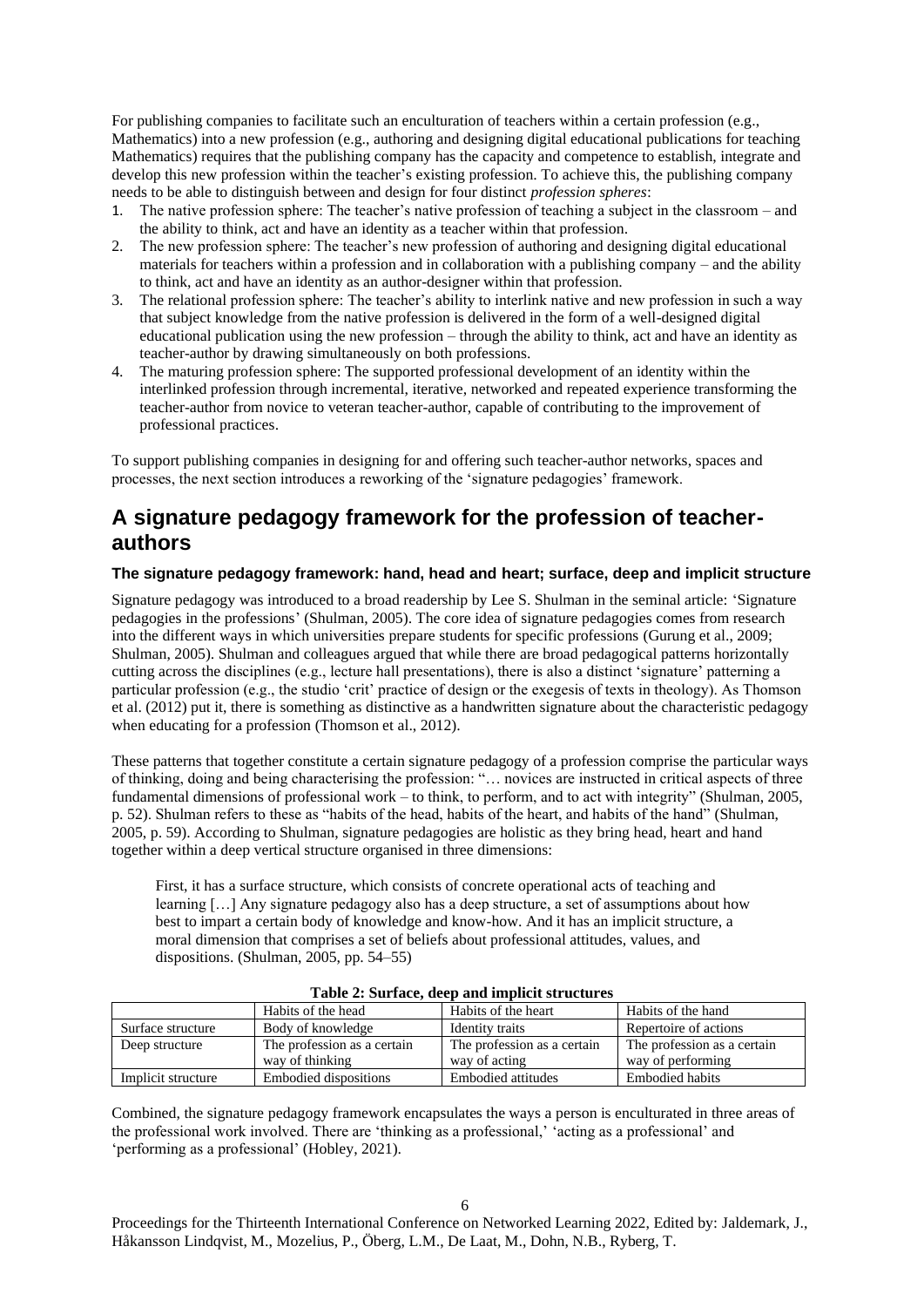#### **Applying signature pedagogy to the case at hand: Vertical, horizontal and diagonal signature pedagogies**

Through a reworking of the signature pedagogies framework, that takes into account the three paradoxes identified through the ACAD framework and the four distinct profession spheres, publishing companies like Systime can be aided in supporting and designing for teachers to become teacher-authors. Originally, signature pedagogies capture the essence of thinking, performing and acting within a profession, e.g., teaching Geography or History in a classroom. This deep or 'vertical' signature pedagogy is the professional habits of the head, hand and heart that teachers enter the publishing company with and use to create the content of digital educational publications. Multiple examples of such 'vertical' signature pedagogies can be found in Gurung et al. (2009) *Exploring signature pedagogies* – e.g., signature pedagogies for Literature studies, Geography or Agriculture (Gurung et al., 2009).

However, upon entering the publishing company, teachers, no matter what profession they are educated in, are faced with a new profession, that of creating well-designed digital educational publications. This new 'horizontal' signature pedagogy cutting across the teachers' native 'vertical' signature pedagogies needs to be facilitated by the publishing company so that teachers can fuse their 'vertical' habits of the head, hand and heart with the habits of head, hand and heart of this new 'horizontal' signature profession. That is, the publishing company needs to enculturate and support teachers in establishing a new practice within their existing profession through creating strong and reflective interlinkages between the vertical and horizontal profession. Such examples of a 'horizontal' signature pedagogy, cutting across the professions, can be found in Julia Horn's description of the Oxford tutorial system (Horn, 2013) or in Tünde Varge-Atkins article on disciplinary digital capabilities as the interlinking of discipline-specific vertical signature pedagogies with cross-disciplinary horizontal digital capabilities (Varga-Atkins, 2020)



**Figure 3:** Vertical and horizontal signature pedagogy **Figure 4:** Vertical and horizontal signature pedagogy distinguishing the professions of teacher-authors

Figure 3 illustrates the two axes of vertical signature pedagogy within a discipline-specific profession and horizontal signature pedagogy cutting across the professions. In the context of teacher-authors creating digital educational publications with publishing companies such as Systime, figure 4 illustrates the dual role of the teacher-authors. They enter Systime with their subject knowledge as teachers and are faced with a new signature pedagogy requiring a designerly disposition towards designing digital educational publications.

Below, the distinction between teacher-authors expanding their native profession sphere (figure 5a), publishing professionals expanding their native profession sphere (figure 5b) and teacher-authors acquiring a relational profession sphere by interlinking and expanding both native and new profession sphere (figure 5c) is illustrated. As shown, teacher-authors initially have a narrow horizontal signature pedagogy which implies that the teacherauthor has limited knowledge in designing digital educational publications, yet has knowledge concerning the taught subject (figure 5a). In contrast, the in-house design team at the publishing company holds a broader horizontal signature pedagogy with knowledge in designing digital educational publications, however they often have limited knowledge of the taught subject (figure 5b). Finally, the enculturation of teacher-authors into the profession of designing digital educational publications brings about a diagonal expansion where the teacherauthor gains knowledge along both the vertical and horizontal axis (figure 5c).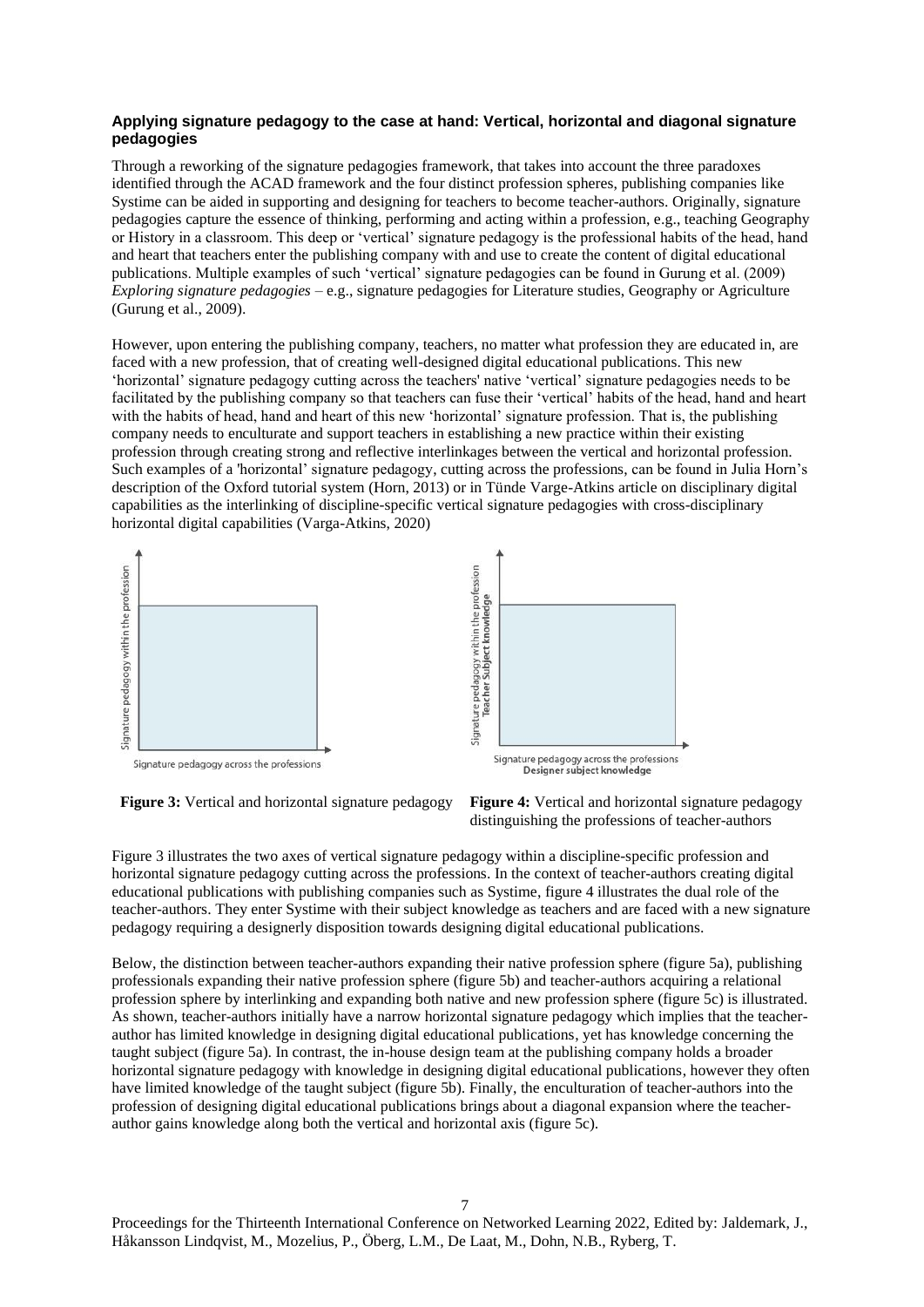

**Figure 5a:** Teacher-author with some subject knowledge in Math and with limited subject knowledge in designing digital educational publications

**Figure 5b:** In-house design team with some subject knowledge in designing digital educational publications and with limited subject knowledge in Math

**Figure 5c:** Teacher-author with growing subject knowledge in Math and with growing subject knowledge in designing digital educational publications

This implies that publishing companies with the ambition of supporting teacher-authors in creating welldesigned materials must develop and implement frameworks and processes that take into account and create reflective connections between vertical and horizontal signature pedagogies (ACAD design space). Thus, the publishing company must offer a situated signature pedagogy that supports teacher-authors in creating connections between the vertical and horizontal axis. It furthermore suggests that publishing companies should position themselves as networking 'design collaboratoriums' (Bødker & Buur, 2002; Bülow & Nørgård, 2021) wherein both teacher-authors and publishing professionals enact and develop progressively more advanced and deep practices for designing digital educational materials (ACAD enactment space). A design collaboratorium is a design space that supports and promotes mutli-professional design teams in aquiring designerly dispositions through collaboration and joint action. In this way, a design collaboratorium is a distinctive type of space that is particularly suited to facilitate networked design practices.

In the context of teachers with one professional identity that have to be enculturated into a new professional identity, this is especially complex. Because many teachers-to-become-authors occupy a full-time job within their profession, enculturation of teachers into becoming designers of digital educational publications entails complexities not associated with teaching a subject in a classroom. Teachers must be both professional practitioners of a subject (vertical signature pedagogy) while simultaneously engaging in complex learning networks and processes of educational design (horizontal signature pedagogy). This, in a way, entails a specialisation or expertise within their field while entering as a novice into a new learning network and community. To enable this, they need support from the publishing company in connecting and merging the hand, head and heart of their subject domain with the hand, head and heart of designing educational publications. This creates professional challenges on both the vertical and horizontal axis as teacher-authors integrate the signature pedagogy of their subject into the signature pedagogy of being a designer of educational materials.

This calls, in turn, for publishing companies to develop ways of scaffolding and promoting these complex connections. Furthermore, it also highlights the need for competency development of the publishing companies themselves: to progress from positioning 'teachers as individual textbook authors' to supporting 'teacherauthors as collaborators in the design of digital educational publications.' Here, attention to the diversity of roles, expertise and capabilities is crucial if publishing companies wish to develop the capacity and culture of these new and evolving professional practices. In the last section of the paper, we combine the above ideas from networked learning, ACAD and signature pedagogies into a composite framework for publishing companies to move towards this goal.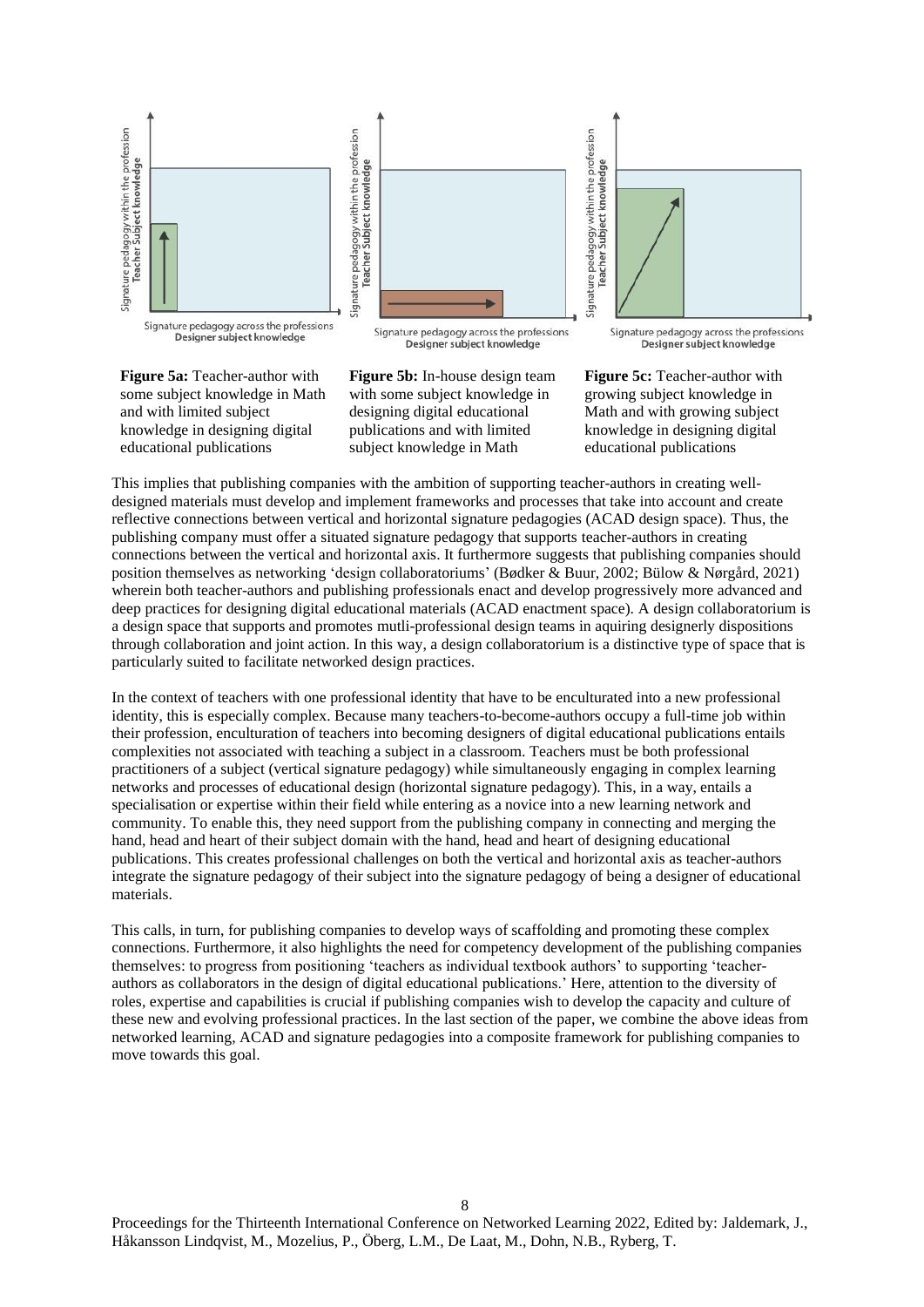# **A composite framework for publishing companies to support teachers in becoming authors and designers of digital educational materials**

The idea of expanding diagonal signature pedagogies for publishing companies supporting teachers in becoming (better) designers of digital educational publications can be elaborated through juxtaposing the following frameworks.

**Prestructural framework (PF)**: The absence of horizontal design and enactment space within the publishing company. Teachers are more or less 'left to their own devices' and write a manuscript based on their native signature pedagogy, transforming its habits of head, hand and heart into text. Here, no distinction is made between professional starting points. No matter what vertical profession identity a person brings with him or her into the profession as a future author of educational publications, the same repertoire of educational and general learning theoretical assumptions will be at play.

**Unistructural framework (UF)**: The publishing company offers tools, how-to scripts, technical support and inhouse design and layout to teachers writing a manuscript. While staff within the publishing company might have an advanced understanding of the horizontal design and enactment space, teachers only engage the surface layer of the horizontal signature pedagogy. This, in effect, creates a decoupling between the teacher's vertical signature pedagogy and the publishing company's horizontal signature pedagogy. In other words, the publishing company prepares the teacher to become an author through a 'toolbox approach' offering technical solutions, technological possibilities and how-to guides that provide the author with new concrete or technical knowledge, skills and competencies. However, this does not create a strong interlinking between the vertical and horizontal axis or scaffold the formation of a designerly disposition in the teacher-author.

**Relational framework (RF)**: The publishing company has an enactment space in place for the individual teacher-author that scaffolds the interlinking of vertical and horizontal axis in order for the teacher to, over time, develop a holistic identity as teacher-author. That is, the publishing company's enactment space serves as the teacher-author's design space, when designing digital educational materials. The relational framework is authorcentred, focusing on professional development of the individual teacher to be transformed into a teacher-author with designerly ways of thinking, doing and being. Through the fusion of vertical and horizontal signature pedagogies a composite professional identity and reflective designerly disposition is developed. This, in turn, presupposes a substantial professionalization of the practices associated with becoming a teacher-author. This might be achieved through individual training as well as collaboration and meetings between teacher-author and publishing professionals.

**Networking framework (NF)**: The publishing company has in place an enactment space that functions as a collaborative learning network, design collaboratorium or community of practice. Here, the interlinking of vertical and horizontal axis happens through multi-professional design teams or networks where e.g., teacherauthors, subject experts, learning designers, publishing professionals and others work together around the creation of digital educational publications. That is, the publishing company's enactment space serves as a networked design collaboratorium focused on getting people to work together to create well-designed digital educational publications. The networking framework is community-centred, focusing on professional development of the collective as a teacher-author network with a reflective designerly disposition through the interlinking of the various vertical and horizontal signature pedagogies present within the network. This might be achieved through joint peer-review processes, round table discussions, collaborative design experimentation, participatory design workshops and peer-to-peer learning. The individual teacher-author's networked and situated professional development thus takes place within a collaborative professional community (which are maintained as hybrid learning networks) (Bülow, 2022; Nørgård & Hilli, 2022).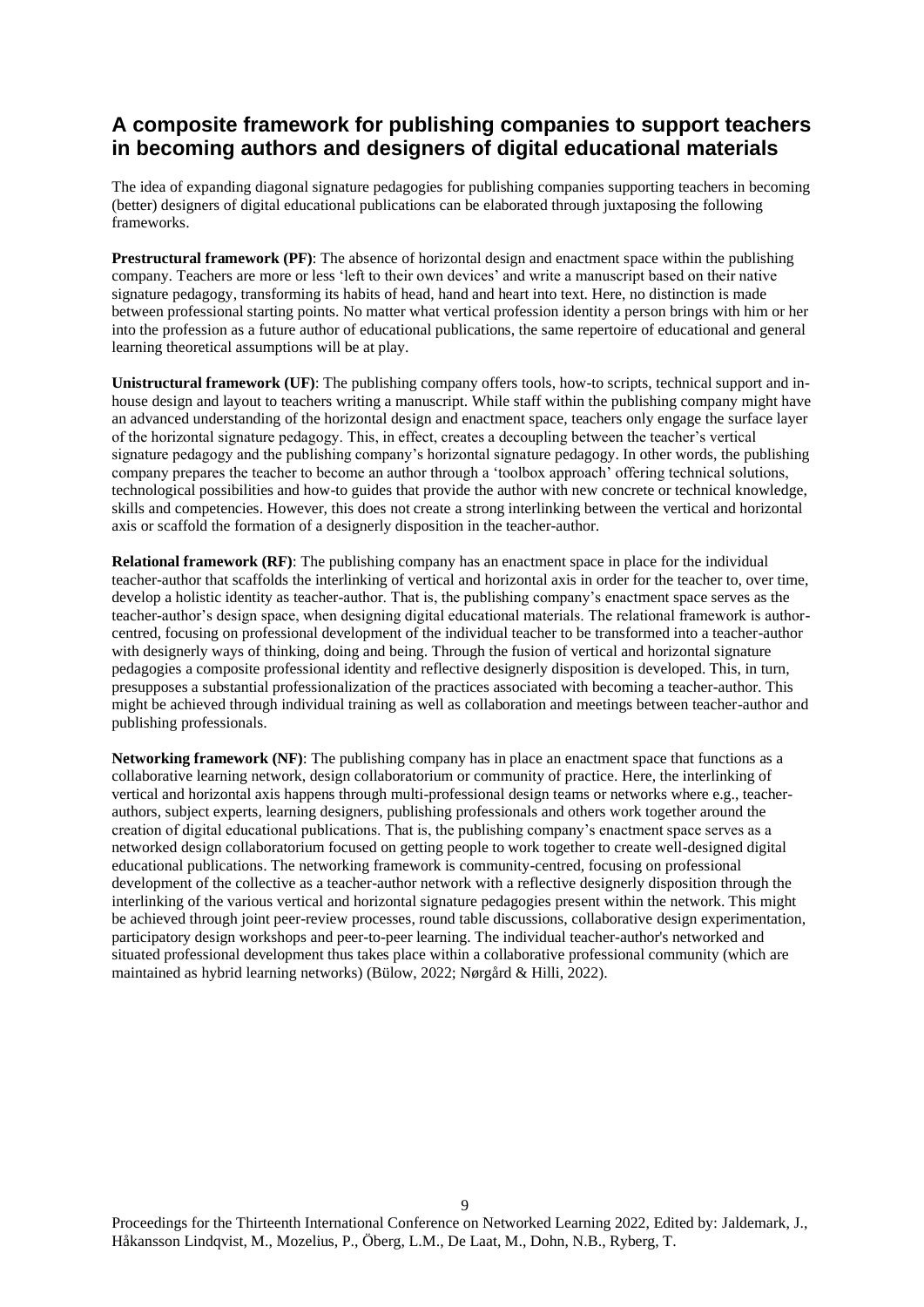|                | Prestructural    | Unistructural     | Relational                  | Networking framework (NF)        |
|----------------|------------------|-------------------|-----------------------------|----------------------------------|
|                | framework (PF)   | framework (UF)    | framework (RF)              |                                  |
| The publishing | The teachers     | Toolbox-focused   | Author-focused              | Community-focused                |
| company's      | native signature |                   |                             |                                  |
| approach       | pedagogy         |                   |                             |                                  |
| Scaffolding    | General          | Technical         | Individual training as well | Peer-review processes, round     |
|                | introduction to  | solutions,        | as collaboration and        | table discussions, collaborative |
|                | the publication  | technological     | meetings between teacher-   | design experimentation,          |
|                | process          | possibilities and | author and publishing       | participatory design workshops   |
|                |                  | how-to guides     | professionals               | etc.                             |

**Table 3: Frameworks to support teachers in becoming authors/designers of digital educational materials**

We have referred to the above presented as signature pedagogies, however, a more appropriate term may be 'initial signature pedagogy' (Dawson et al., 2011), given that the framework offered here is more of a skeleton structure that can be used to intentionally and reflectively develop a signature pedagogy for publishing companies in relation to position themselves within the different frameworks (PF, UF, RF and NF) and support teachers in becoming teacher-authors with designerly dispositions. However, as we have done here, combining signature pedagogies with networked learning and the ACAD framework gives publishing companies a powerful and reflective way forward if they wish to create spaces and processes that enable teachers to become creators of well-designed digital educational publications: either as individual teacher-authors within the learning network of the publishing company (UF) or as part of a teacher-author collective that together establishes networking design collaboratoriums within and in collaboration with the publishing company (RF). This requires that the publishing company creates an internal design space where such situated signature pedagogies frameworks are developed and enacted when teachers enter the enactment space of the publishing company to take on the task of becoming teacher-authors. In doing so, the enactment space of the publishing company transforms into the teacher-authors' design space.

Through the design of digital educational publications, teacher-authors have the possibility, with the right support from the publishing company, of maturing this designerly disposition over time as they gain experience with the 'horizontal' signature pedagogy: in effect, developing a new professional capacity, that of being reflective designers of digital educational publications within their subject-specific profession. This capability can be obtained through a personalized approach, as with professional development of the individual teacherauthor, or through a collective approach, by establishing collaborative teacher-author learning networks. Establishing such intentional, incremental and iterative practices within the publishing company in relation to enculturing teacher-authors into this designerly disposition can be framed as an expanding signature pedagogy that, over time and through a step-by-step sophistication of the practice, moves the teacher-author from novice to reflective designer. An example of such an expanding 'diagonal' take on signature pedagogies can be found in Stables' resent paper 'Signature pedagogies for designing' (Stables, 2020).

In figure 6a, the frameworks for situated signature pedagogies to support teacher-authors are placed into the model of vertical and horizontal signature pedagogy enabling the elaboration of a diagonal signature pedagogy framework. Examples of how such diagonal signature pedagogies within the different frameworks of supporting teacher-authors can be situated, are illustrated in figure 6b, 6c, 6d, and 6e. These juxtaposed figures illustrate the potentials of relational and networking frameworks in particular, given that they offer broader diagonal signature pedagogies through collaborative scaffolding that holds the potential to expand the 'diagonal knowledge' of the individual teacher-author or networks of teacher-authors, designers and publishing professionals.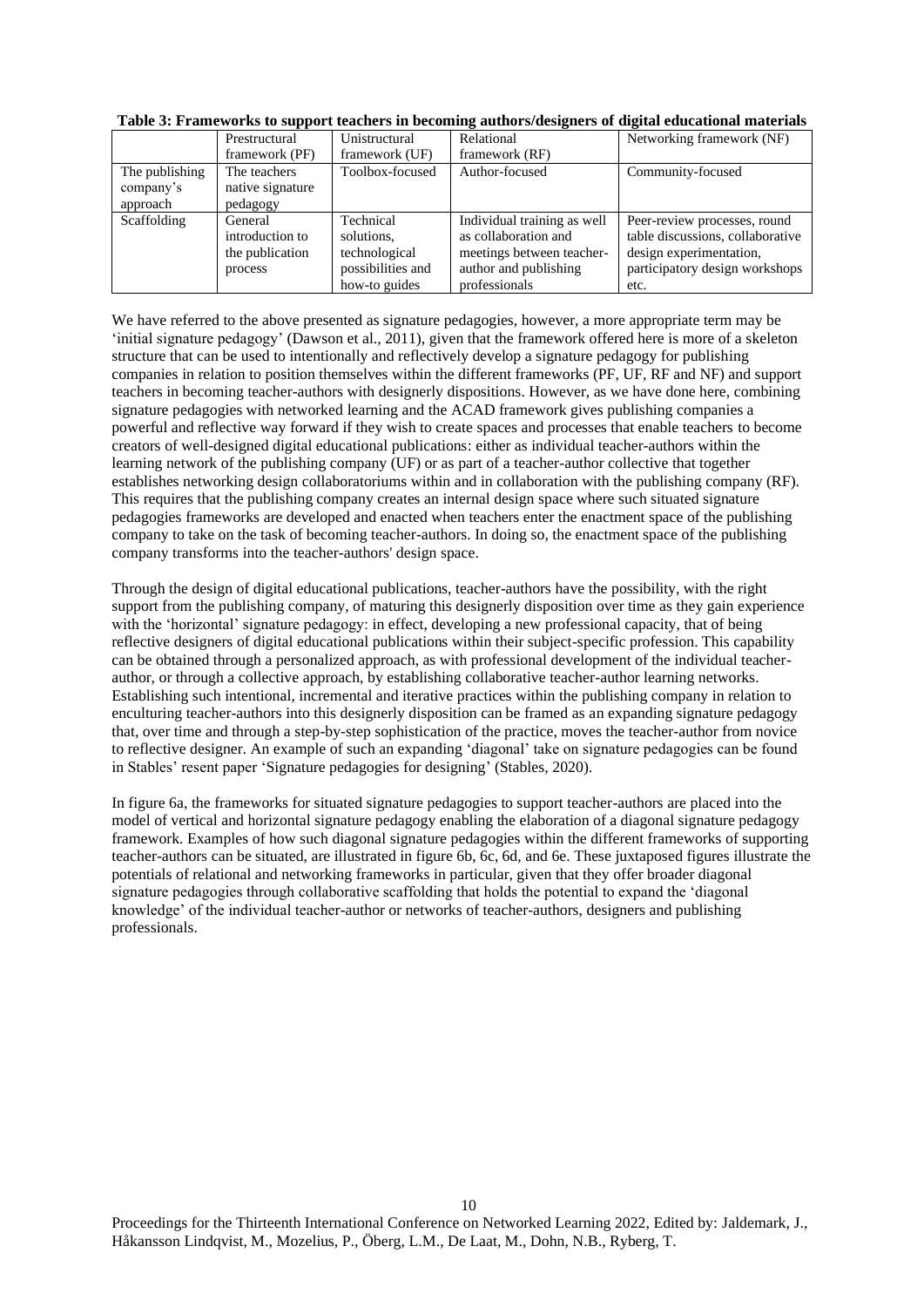

**Figure 6b:** Teacher-author with expert subject knowledge in Math and with limited subject knowledge in designing digital education publications (PF)



**Figure 6d:** Teacher-author with growing subject knowledge in Math and with growing subject knowledge in designing digital education publications (RF)

**Figure 6c:** Teacher-author with some subject knowledge in Math working together with the inhouse design team with some subject knowledge in designing digital education publications (UF)



**Figure 6e:** Multi-professional network of people with varying levels of teacher subject knowledge and designer subject knowledge (NF)

For the publishing company to develop such an enactment and design space for the design of digital educational publications several distinct but connected development processes need to be undertaken: A) The establishment of a company design space with the set design, epistemic design and social design that will enable the creation of an enactment space for teacher-authors and the design of digital educational publications. B) The creation of an enactment space with the necessary set design, epistemic design and social design for teachers to become teacher-authors and design well-designed digital educational publications. C) Processes of enculturating teachers into a reflective designerly disposition in relation to the identified three paradoxes and four profession spheres in order to provide teacher-authors with the requisite design space and professional development (signature pedagogies). D) The identification of, on the one hand, the habits of head, hand and heart of teacher-

11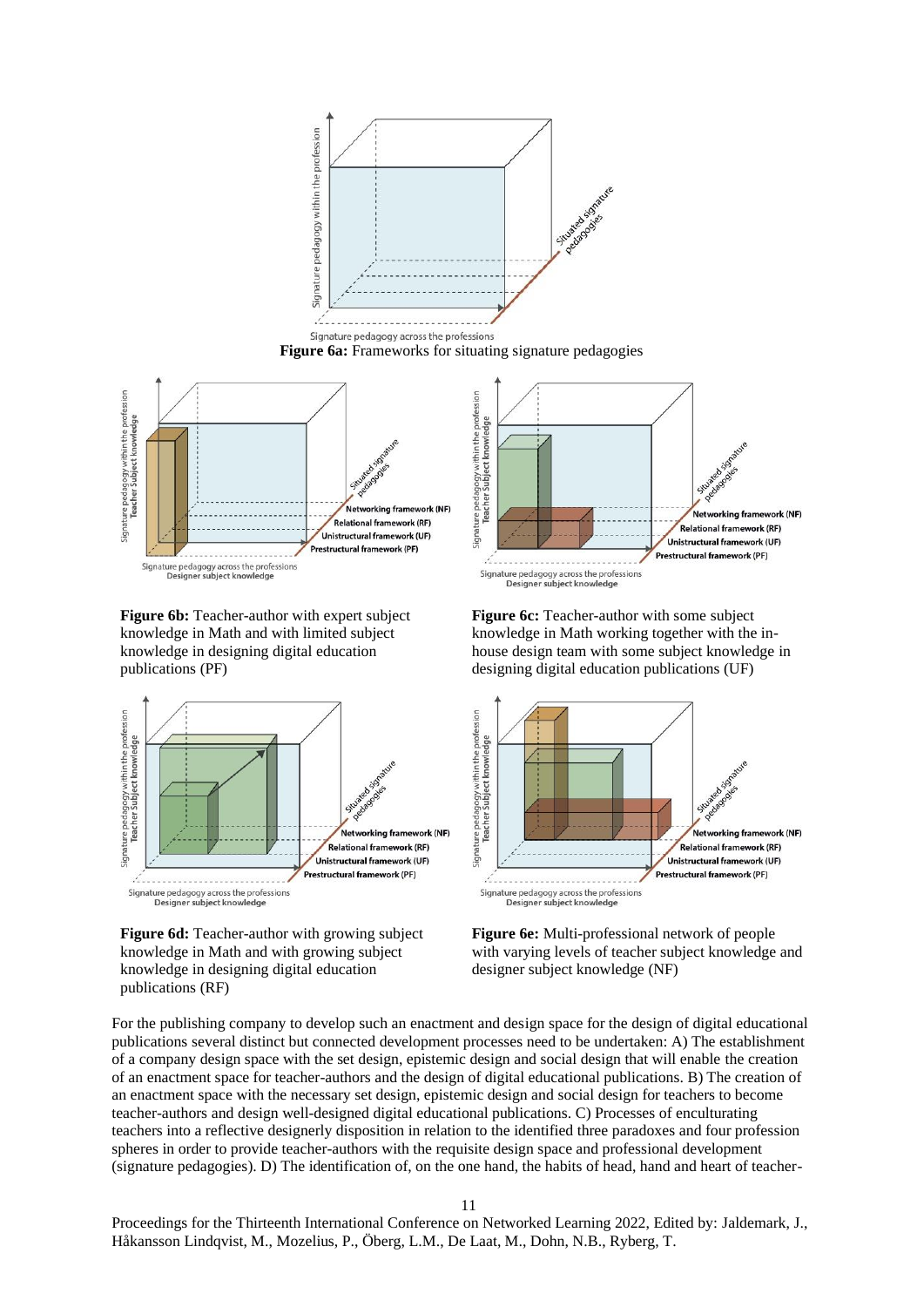authors, designers and other professionals involved in the design of digital educational materials, and, on the other hand, the implicit, deep, and surface structure of the processes and practices of creating well-designed digital educational materials. E) The development of horizontal signature pedagogies for the profession of (becoming) teacher-authors as well as ways of supporting the interlinking of vertical and horizontal signature pedagogies. F) The creation of an intentional diagonal signature pedagogy framework with distinct spaces, processes and learning networks for PF, UF, RF and NF, that support teachers in identifying their needs and capabilities as authors (professional development) as well as bringing about this new practice and culture of becoming teacher-authors with designerly dispositions.

# **Conclusion**

In this paper, we have outlined, and sketched the rationale for, a framework that combines ideas about signature pedagogies with ideas about the design and functioning of professional learning networks. The framework can be applied to enhancing the professional development of teacher-authors who are working with publishing companies to create digital educational publications. Although the framework has emerged while investigating the activities of one specific publisher, we suggest that it is potentially applicable across contexts where people who have been encultured into one profession need to link this with a new profession and collaborate in productive multi-professional networks.

Publishing companies that wish to create powerful enactment spaces and signature pedagogies for teacherauthors face expansive and complex development work. In turn, this requires capacity building and competency development in the publishing companies themselves. This article cannot provide all the answers, but it helps such companies point themselves in the right direction.

## **References**

- Bødker, S., & Buur, J. (2002). The design collaboratorium: A place for usability design. *ACM Transactions on Computer-Human Interaction*, *9*(2), 152–169. https://doi.org/10.1145/513665.513670
- Bülow, M. W. (2022). Designing Synchronous Hybrid Learning Spaces: Challenges and Opportunities. In E. Gil, Y. Mor, Y. Dimitriadis, & C. Köppe (Eds.), *Hybrid Learning Spaces* (pp. 135–163). Springer International Publishing. https://doi.org/10.1007/978-3-030-88520-5\_9
- Bülow, M. W., & Nørgård, R. T. (2021). Investigating Teachers' Use of Educational Tools as a Collaborative Space for Networked Learning. In N. B. Dohn, J. J. Hansen, S. B. Hansen, T. Ryberg, & M. de Laat (Eds.), *Conceptualizing and Innovating Education and Work with Networked Learning* (pp. 75–92). Springer International Publishing. https://doi.org/10.1007/978-3-030-85241-2\_5
- Canals, L., & Mor, Y. (2020). Towards a Signature Pedagogy for Task-Based Technology-Enhanced Language Learning: Design Patterns. *Proceedings of the European Conference on Pattern Languages of Programs 2020*, 1–11. https://doi.org/10.1145/3424771.3424787

Carvalho, L., & Goodyear, P. (2014). *The architecture of productive learning networks*. Routledge.

- Carvalho, L., & Yeoman, P. (2019). Connecting the dots: Theorizing and mapping learning entanglement through archaeology and design. *British Journal of Educational Technology*, *50*(3), 1104–1117. https://doi.org/10.1111/bjet.12761
- Carvalho, L., & Yeoman, P. (2021). Performativity of Materials in Learning: The Learning-Whole in Action. *Journal of New Approaches in Educational Research*, *9*(2), 28. https://doi.org/10.7821/naer.2021.1.627
- Carvalho, L., Yeoman, P., & Carvalho, J. (2021). It's Your Turn! Supporting Social Change Through Networked Learning and Game Playing. In N. B. Dohn, J. J. Hansen, S. B. Hansen, T. Ryberg, & M. de Laat (Eds.), *Conceptualizing and Innovating Education and Work with Networked Learning* (pp. 115–133). Springer International Publishing. https://doi.org/10.1007/978-3-030-85241-2\_7

Chick, N. L., Haynie, A., & Gurung, R. A. R. (Eds.). (2012). *Exploring more signature pedagogies: Approaches to teaching disciplinary habits of mind* (1st ed). Stylus Pub.

- Dawson, K., Cavanaugh, C., & Sessums, C. (2011). Designing a Professional Practice Doctoral Degree in Educational Technology: Signature Pedagogies, Implications and Recommendations. *Journal of Distance Education*, *25*(3).
- Freytag, P. V., & Philipsen, K. (2019). Shaping business through and within networks: Evolving from a traditional to a digital firm. *Journal of Business & Industrial Marketing*, *34*(5), 1079–1092. https://doi.org/10.1108/JBIM-10-2018-0302
- Gardner, H., & Shulman, L. S. (2005). The professions in America today: Crucial but fragile. *Daedalus*, *134*(3), 13–18. https://doi.org/10.1162/0011526054622132
- Goodyear, P., Carvalho, L., & Yeoman, P. (2021). Activity-Centred Analysis and Design (ACAD): Core